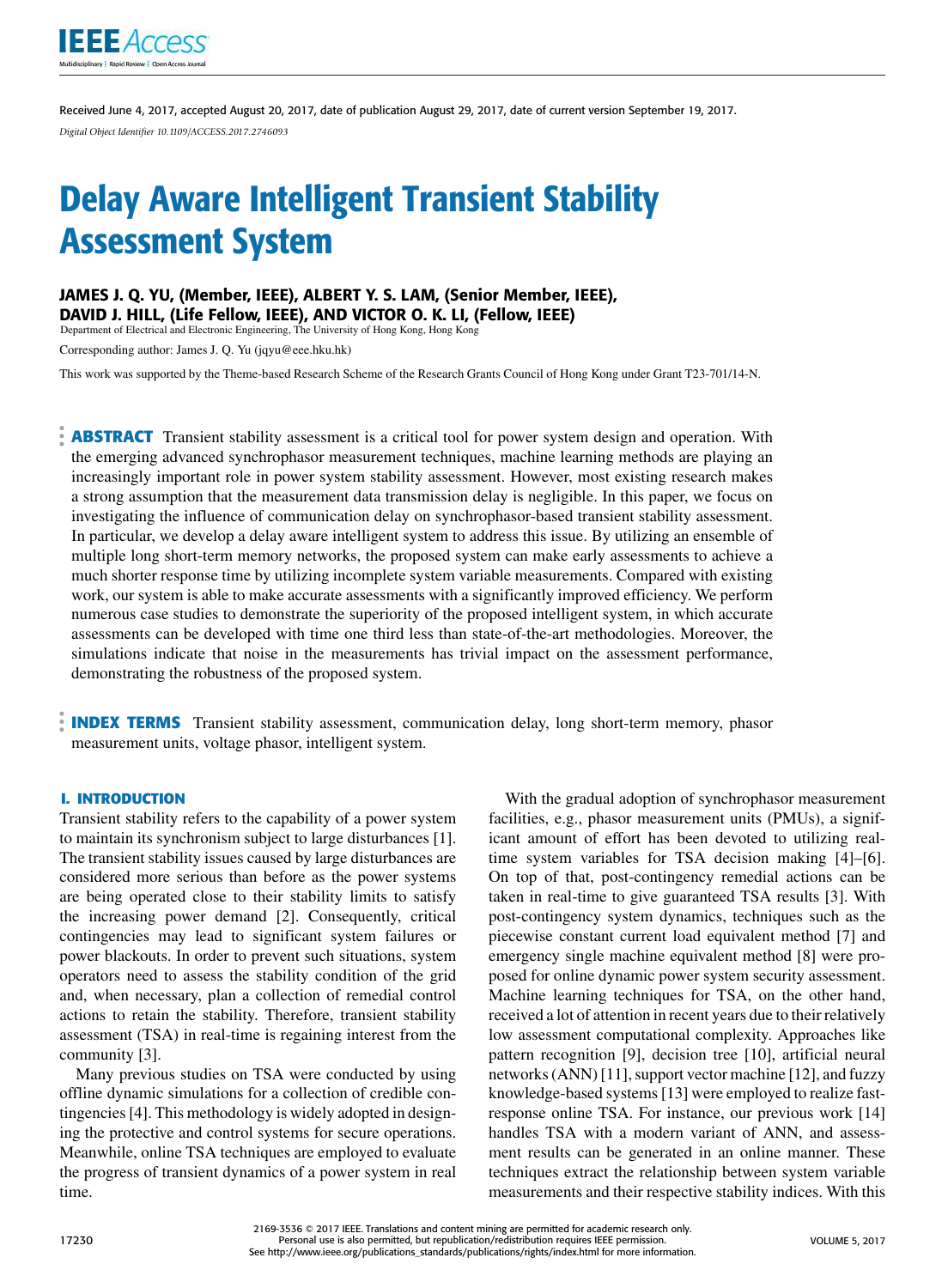relationship, new transient stability dynamics can be assessed with minimal computational efforts.

It appears that all existing research on synchrophasorbased online TSA implicitly assumes that the wide area monitoring systems can provide reliable, accurate, and synchronized system variable measurements and there is no data transmission delay between PMUs and the central controller, see [14], [15] for examples. However, although being measured in a synchronous manner thanks to PMUs, synchrophasors cannot reach the central controller in perfect synchrony due to unpredictable communication link congestion and routing delay [16]. Therefore, it is necessary to design a data transmission delay-aware TSA system that can provide robust and reliable assessment results given delayed or missing system variable measurements [17].

One feasible approach to address the delayed synchrophasor problem is to recover those missing data by learning the system model and other measurements when the delayed data packets are being tramsmitted [18], [19]. However, this approach suffers from a major drawback that the high computational complexity of these nonlinear state estimators results in a large delay for estimating the delayed synchrophasor, far from being commensurate with the PMU sampling rate [17]. To overcome this drawback in the state estimation approaches, a data-mining based neural network ensemble prediction technique is utilized as an alternative in this paper.

This work focuses on establishing an intelligent system to address the transient stability assessment problem with timedelayed synchrophasors. We construct the system using multiple advanced machine learning techniques and heuristics, namely Long Short-term Memory (LSTM) [20], ensemble learning [21], rule-based decision machine heuristic, and two optimizers (Adam [22] for neural network training, and Social Spider Algorithm [23] for non-convex optimizations). Utilizing the advantages of involved techniques, the proposed system is able to make preliminary assessments at the earliest possible time and revise the predictions when more information is available. Compared with previous TSA systems, the proposed one can achieve a faster response time to make accurate assessments. In addition, the combination of multiple techniques contributes to the superior assessment performance as will be illustrated.

The remainder of this paper is organized as follows. Section II introduces the delay aware TSA problem and its difference from tradition TSA. Section III elaborates on the formulation and implementation of the proposed intelligent system. Section IV demonstrates numerical results on a modified New England 10-machine test system. Finally we conclude in Section V with a discussion of potential future research.

#### **II. DELAY AWARE TRANSIENT STABILITY ASSESSMENT**

Typical stability assessment methodologies introduce the idea of observation window to facilitate their data collection process (See [15, Sec. 2.1] for a detailed introduction). After the clearance of a fault, the power system dynamic behavior is observed for a certain period of time by PMUs, and this information is later utilized to make a stability prediction for the future. While some recent work has improved the TSA system by replacing the block observation with continuous observation [15], it still relies on an implicit but strong assumption: the central controller needs to receive measurements with the same timestamp from different data sources simultaneously.

From the communication perspective, however, it is not realistic to postulate that no data transmission delay is incurred over such communication links [16]. Suppose the system measurements from PMU *p* reach the central controller at time  $t + \Delta t_{p,t}$ , where *t* is the time index after the fault clearance, and  $\Delta t_{p,t}$  is the data transmission delay induced by the message communication from *p* at *t*. The previous TSA work generally assumes  $\Delta t_{p,t} \equiv 0$ . However, investigations on data transmission protocols demonstrate that modeling such a delay is a complicated task and cannot be simply replaced with a constant [24]. Moreover, the measurements actually follow an asynchronous and disordered pattern:  $\Delta t_{p,t} < \Delta t_{q,i}$  has no direct implication on  $\Delta t_{p,t+1} < \Delta t_{q,t+1}$ , where *p* and *q* are arbitrary PMUs.

According to the IEEE Standard for Synchrophasor Data Transfer for Power Systems (C37.118.2-2011) [25], typical values for the transmission delay between PMU and Phasor Data Concentrator (PDC) are between 20 ms to 50 ms, and this delay may be further increased due to temporary data congestion over the communication links. The delay should be added to the system response time the TSA calculation time to give, which obstructs the early adoption of subsequent control actions. Therefore, research needs to be carried out on proposing mechanisms that can make transient assessments without waiting for the arrival of all PMU measurements. Such mechanisms should develop a similar TSA accuracy compared with the state-of-the-art TSA algorithms, while making assessments far earlier than those made with full communication delays. In this paper we aim to devise an intelligent delay aware TSA system to achieve this objective. The proposed system copes with the asynchronous arrival of synchrophasor data, and minimizes their influence on the system response time.

#### **III. PROPOSED DELAY AWARE ASSESSMENT SYSTEM**

In this section, we elaborate on how we design an intelligent system to perform TSA considering delayed synchrophasor data packets arriving in an asynchronous manner. We will first introduce Long-short Term Memory (LSTM) networks, and the reason why we use such networks to construct the system. Then we overview the structure of the system followed by the illustrations of other building blocks and the decision machine. Finally we will explain the overall work flow of the proposed delay aware TSA system.

#### A. AN INTRODUCTION TO LONG SHORT-TERM MEMORY

ANN is one of the automatic machine learning techniques and it has been employed in a variety of disciplines in the last few decades [26]. One major merit of this technique that makes it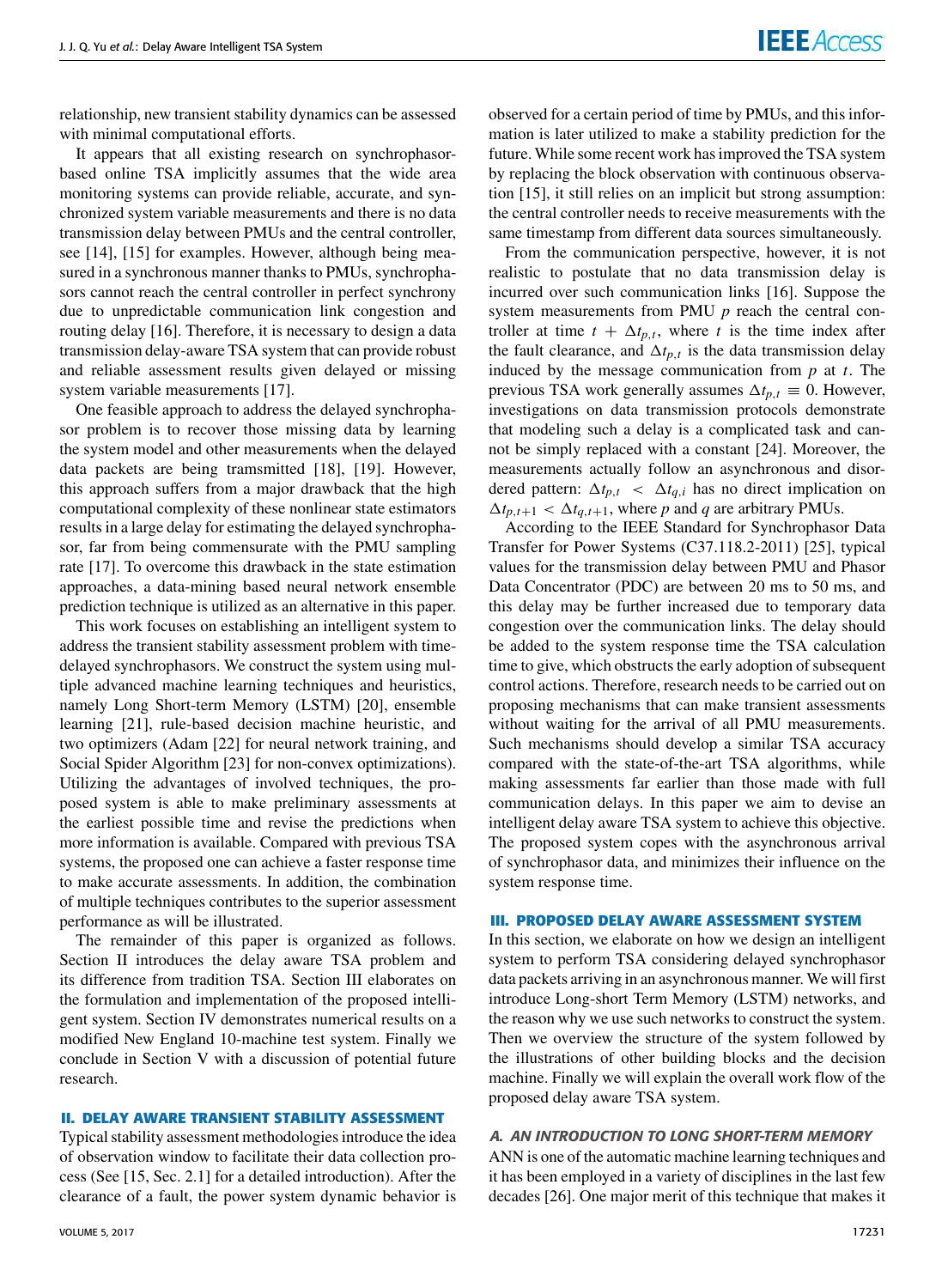suitable for online data processing is its excellent responsiveness [26]. ANN functions like a black box. By training with supervised datasets, ANN learns the mathematical relationship of inputs *X* and outputs *Y* , or their distributions [27].

LSTM is a variant of ANN [20]. From the functional point of view, LSTM differs from the conventional ANN in that it considers the temporal data correlation in *X*. In addition, LSTM generally outperforms other time-dependent variants of ANN, e.g., recurrent neural network, as it avoids the occurrence of the ''vanishing gradient problem'', which deteriorates the temporal correlation extraction efficiency [20].



FIGURE 1. The LSTM memory block with the memory cell  $\bm{\mathsf{C}}_t.$ 

Fig. 1 illustrates one memory block of a typical LSTM network. This block utilizes the input data with a specific timestamp as well as the memory from the previous timestamp for feature extraction. The processed information, or memory, is stored in the memory cell  $C_t$  and passed in the next time slot [20]. The output data *h<sup>t</sup>* is also generated based on  $C_t$ . This process is depicted in Fig. 2.



**FIGURE 2.** Unrolled form of a typical LSTM network.

As illustrated, the LSTM memory block comprises three gates, namely, the forget, input, and output gates; the forget and input gates manage the existing network memory and the new input information, while the output gate controls the output information. To compute  $C_t$ , these gates manipulate the temporal data correlation stored in the LSTM network as follows:

$$
\mathbf{f}_t = \text{Sigmoid}(\mathbf{W}_f \mathbf{x}_t + \mathbf{U}_f \mathbf{h}_{t-1} + \mathbf{b}_f)
$$
 (1a)

$$
\mathbf{i}_t = \text{Sigmoid}(\mathbf{W}_i \mathbf{x}_t + \mathbf{U}_i \mathbf{h}_{t-1} + \mathbf{b}_i)
$$
 (1b)

$$
\mathbf{c}_t = \tanh(\mathbf{W}_C \mathbf{x}_t + \mathbf{U}_C \mathbf{h}_{t-1} + \mathbf{b}_C) \tag{1c}
$$

$$
\mathbf{C}_t = \mathbf{f}_t * \mathbf{C}_{t-1} + \mathbf{i}_t * \mathbf{c}_t. \tag{1d}
$$

Consequently, the output is generated at the output gate, given by

$$
\mathbf{o}_t = \sigma(\mathbf{W}_o \mathbf{x}_t + \mathbf{U}_o \mathbf{h}_{t-1} + \mathbf{b}_o) \tag{2a}
$$

$$
\mathbf{h}_t = \mathbf{o}_t * \tanh(\mathbf{C}_t). \tag{2b}
$$

In (1) and (2),  $*$  is the element-wise product, Sigmoid(x) =  $(1+e^{-x})^{-1}$  is the sigmoid function, and **W**, **U**, **b** are matrices corresponding to the LSTM learning parameters.

With the LSTM memory blocks, neural networks can accept a sequence of inputs  $\mathbf{x}_1, \mathbf{x}_2, \cdots, \mathbf{x}_t, \cdots, \mathbf{x}_T$  and develop timestamped outputs  $\mathbf{h}_1, \mathbf{h}_2, \cdots, \mathbf{h}_t, \cdots, \mathbf{h}_T$ , where  $T$  is the length of input data. Output  $h_t$  are generated with the complete existing knowledge from time 1 to *t*. For instance,  $h_1$  is calculated solely using  $x_1$ , and  $h_3$  is generated by  $x_1$ , **x**2, and **x**3. Utilizing this characteristic, LSTM can develop preliminary results once the first set of input  $x_1$  is available. Therefore, the proposed LSTM-based system has the capability to generate very early TSA results, which can be later revised when more data is available. It meets the delay aware TSA system requirements as stated in Section II.

#### B. STRUCTURE OF PROPOSED ENSEMBLE-BASED INTELLIGENT SYSTEM

Ensemble of neural networks is a learning paradigm in which multiple neural networks are employed to solve a problem. In statistical learning, it is widely recognized that such ensembles demonstrate improved generalization capabilities compared to standalone networks [21]. In an ensemble, classification errors of one single network can be compensated by others, to provide an enhanced robustness of the complete system.

Due to the outstanding performance of neural network ensembles for classification tasks, we develop a novel LSTM ensemble-based intelligent system for efficient TSA. The structure of such a system is shown in Fig. 3. In the system, one *Main Block* LSTM network (the striped block in Fig. 3) is employed to develop a *Primary Result* using postcontingency bus voltage magnitude and angle measurements of the power system. Meanwhile, *N Ensemble Block* networks generate *N Secondary results* in parallel. While primary and secondary results share the same characteristics and purposes, we consider the primary result more reliable, as the main block has a larger network structure, which will be elaborated on in the following sub-sections, than individual secondary results. These  $N + 1$  results are jointly considered in a rule-based *Decision Machine* to produce the final TSA result. The purpose of introducing this machine is to gather enough system stability assessment information from multiple sources before making a final conclusion.



**FIGURE 3.** Structure of the proposed ensemble-based intelligent system for TSA.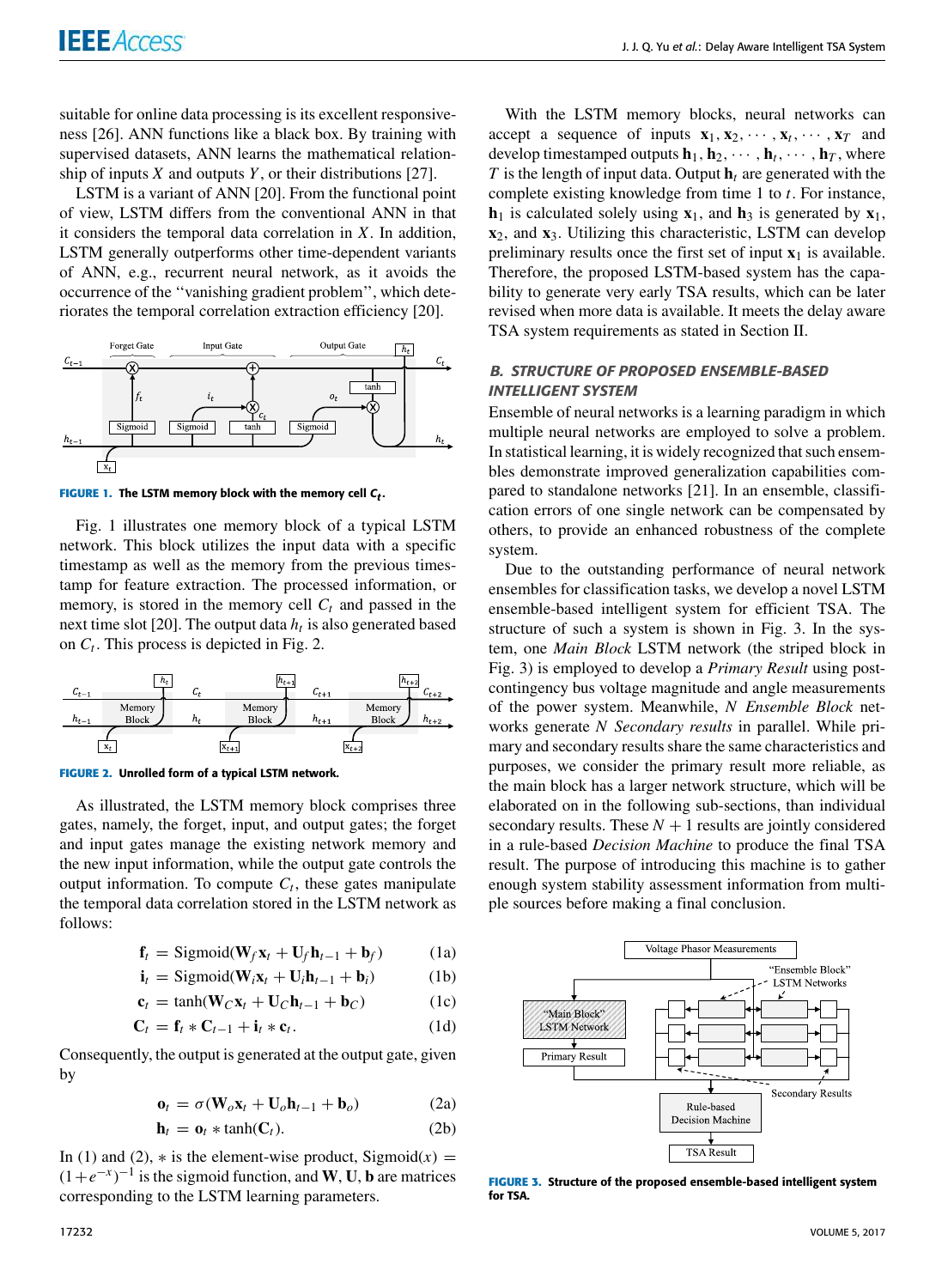Besides the different sizes of the main and ensemble blocks, their ways of addressing communication delays are also different. The main block can develop TSA results despite the incompleteness of input data due to latency, but the primary results may sometimes be inaccurate. The ensemble blocks will only develop their results when all required input measurements are known, and the secondary results are utilized to correct the primary result. Consequently, when most measurements are not received, the main block can already gives preliminary assessments. With the increase of received data, ensemble blocks start to correct the primary result if necessary.

#### C. MAIN BLOCK

As illustrated in Fig. 3, the main block is employed to develop primary results for generating the final TSA result in the proposed system. As this result is considered essential this part will be further elaborated in Section III-E - we pay more attention to model its input-output dependency by employing a Deep Neural Network (DNN) with four layers of LSTM blocks and two fully-connected hidden neuron layers. The structure of this DNN is depicted in Fig. 4. While the LSTM blocks are capable of extracting the temporal data dependency from the input data, the neuron layers translate the extracted features to human-readable assessment results. A final Sigmoid function is utilized to cast the results into (0, 1). Owing to its superior capability of modeling highly non-linear relationships, this main block network is expected to output a more reliable result than the secondary results produced by the ensemble blocks, each of which contains significantly fewer number of layers.



**FIGURE 4.** Structure of the main block and ensemble blocks.

#### 1) OFFLINE TRAINING PROCESS

Training the main block is conducted offline with all bus voltage phasor data obtained by contingency simulations. Using 50/60-Hz sampling, the normalized measured voltage phasors are presented in the form of  $M^{B \times T}$ , where *B* is the number of buses.<sup>1</sup> The input data  $M$  can be sliced along the

time axis, resulting in vectors  $\mathbf{M}_t = [M_{1,t}, M_{2,t}, \cdots, M_{B,t}]'$ , where  $M_{b,t}$  is the system variable measurements of bus *b* at timestamp  $t$  after the fault clearance. Each  $M_t$  comprises measurements from different buses with an identical timestamp. The output stability assessment *y* is obtained by observing the generation angle derivation and presented in 0-1 binary form.<sup>2</sup>

Given a collection of *C* training cases  $\{M_{(c)}, y_{(c)}\}_{c=1}^C$  where  $y(c)$  is the assessment *y* of case *c*, the training process aims to obtain the parameters of the LSTM [20] and fully-connected neuron layers [26]. In this paper, we employ the Adam optimizer [22] to find the optimal values for the above-mentioned parameters, and the binary cross entropy error function is selected as the objective function:

minimize 
$$
-\sum_{c=1}^{C} [y_{(c)} \log y_{(c)}^M + (1 - y_{(c)}) \log(1 - y_{(c)}^M)],
$$
 (3)

where  $y_{(c)}^M$  is the actual assessment result of  $M_{(c)}$  with the main block.

#### 2) ONLINE ASSESSMENT PROCESS

Online assessment cannot be conducted in the same way as training. As introduced in Section III-A, the proposed main block accepts one or multiple  $M_t$  vectors instead of an integral **M** block as input and outputs *y<sup>t</sup>* . However, some values in  $M_t$  can be unknown when the first several measurements in  $M_t$  reach the central controller. In all previous work, e.g., [3]–[7], [15], the system may hang on until all synchrophasors in  $M_t$  become ready, but the waiting time  $(\max{\{\Delta t_{p,t}\}})$  is significantly increased compared with premature assessments cases.

In this work, we employ a ''zero-padding'' scheme to pad all unknown values in  $M_t$  with zeros. In addition, a userdefined parameter  $\phi$  is introduced to determine whether a specific  $M_t$  is included in the input. It is included only when 1) the percentage of known values in  $M_t$  is greater than  $\phi$ , and 2)  $M_{t-1}$  is also included when  $t > 1$ . In this design, the value zero in the input is considered ''unknown'', and the main block can start developing primary results much earlier than waiting for all synchrophasors.

During the online assessment process, one stability assessment result is developed whenever a new synchrophasor reaches the central control and  $M \neq \emptyset$ . This primary result is output to the decision machine to develop the TSA result.

#### D. ENSEMBLE BLOCK

While the main block is expected to develop considerably reliable assessment results, it is still inevitable that the DNN may suffer from the problem of overfitting which can result in undermined accuracy on unknown test cases. What is worse, missing synchrophasors introduce noise to the input data, which further compromise the prediction performance.

<sup>&</sup>lt;sup>1</sup>In practice, it can be more economically efficient to install PMUs on a subset of buses in the power grid. In such cases,  $M^{B \times T}$  may also include "measurements" which are actually computed using power flow model.

<sup>&</sup>lt;sup>2</sup>In this paper, assessment result 1 means that the system will remain stable and 0 is unstable.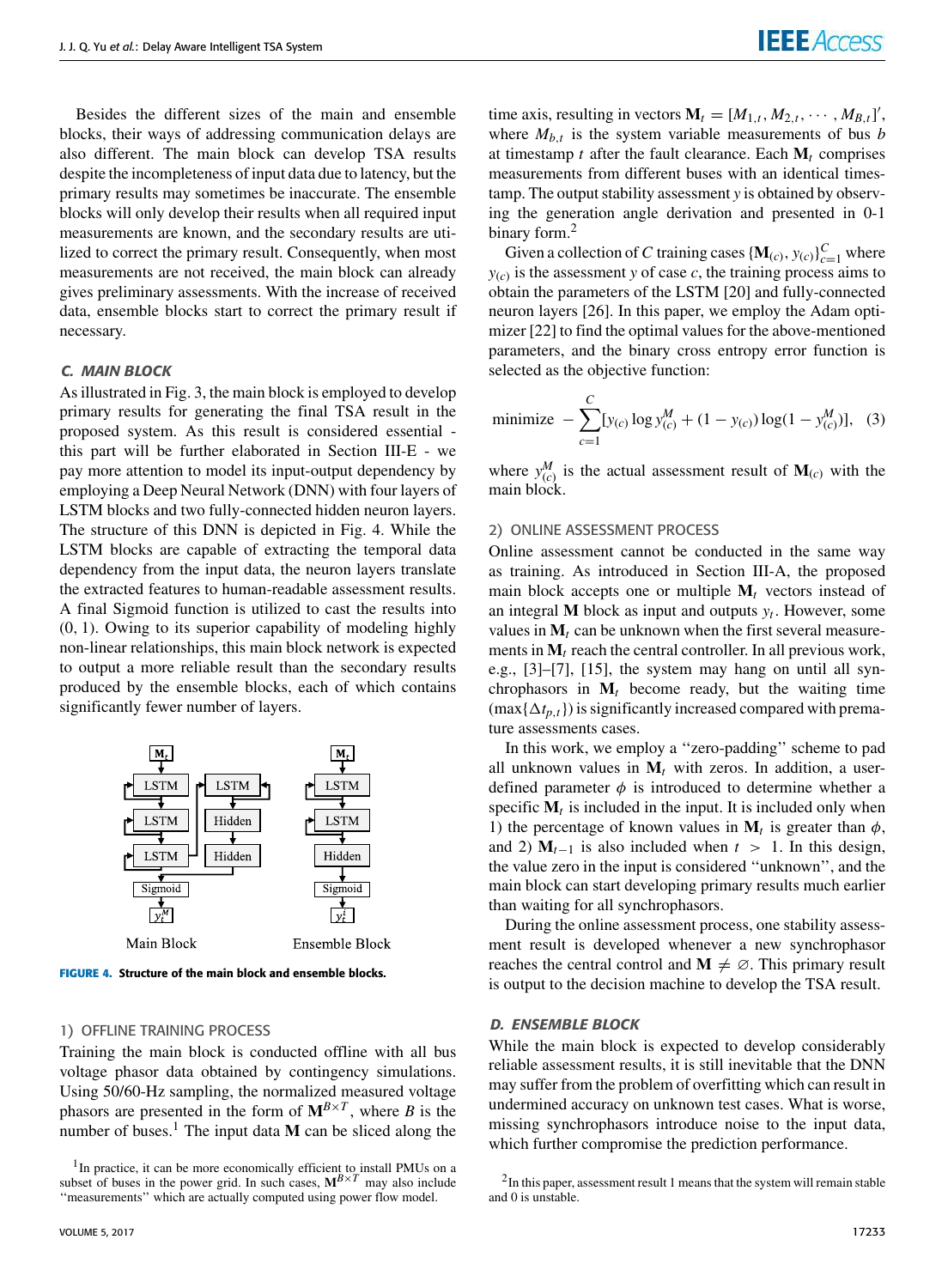In order to provide more information for the assessment system, multiple ensemble blocks are employed, each of which comprises two layers of LSTM and a fully-connected hidden neuron layer. Similarly, the results are post-processed by a Sigmoid function. Fig. 4 presents a comparison on the rolled structure of a main block and an ensemble block.

As the ensemble blocks have a much simpler network structure, they are less aware to outliers in the input characteristics at the expense of limited abilities to model complex data with scarce neurons. Thus only a small portion of all the available synchrophasors are utilized as the inputs of an ensemble block. Meanwhile, potential overfitting to the chosen PMU data can bias the results. Multiple ensembles with voltage phasors generated by different PMUs are required to give sufficient secondary results for the decision machine.

In such a system, how to choose voltage phasor collections by PMUs as network input for different ensemble blocks greatly influences the overall prediction accuracy. To optimally allocate PMU collections for each ensemble block as data input, a PMU input optimization problem is formulated. The objective function is constructed by considering the system voltage phasor observabilities of multiple sets of PMU. The overall formulation of the problem is given as follows:

$$
\underset{S_1,\cdots,S_N}{\text{maximize}} \quad \frac{1}{N} (\sum O_i + \sum (O_i - \frac{1}{N} \sum O_i)),\tag{4a}
$$

subject to 
$$
|S_i| = \lfloor P/N \rfloor
$$
,  $\forall i \in \{1, 2, \cdots, N-1\}$ , (4b)

$$
\bigcup S_i = \{1, 2, \cdots, P\},\tag{4c}
$$

$$
S_i \cap S_j = \varnothing, \quad \forall i, j \in \{1, 2, \cdots, N\}, \ i \neq j, \ (4d)
$$

where  $S_i$  is the set of PMUs for ensemble block  $i$ ,  $N$  and *P* are the total numbers of ensemble blocks and PMUs, respectively, and  $O_i$  is the voltage phasor observability of PMU set  $S_i$ . The constraints in (4b) limit the total number of PMUs for each ensemble block. The constraints in (4c) dictate that all PMUs in the system are considered in one ensemble block, and (4d) guarantee that each PMU can only be included by one ensemble block. This combinatorial optimization problem can be solved by using a suitable metaheuristic and we adopt a recently proposed Social Spider Algorithm (SSA) [23] as the problem solver in this paper. Note that the problem solver is among the possible techniques to tackle (4a). Alternative methods may be further investigated in future research.

After determining the inputs for each ensemble block, the same training method used in the main block can also be adopted to train these blocks offline. Meanwhile, online assessments are made only when the input vectors  $M_t$  are available as a whole for ensemble blocks. The computational expense can be reduced when compared with the main block, and the assessed secondary results are passed to the decision machine for further processing.

#### E. DECISION MACHINE

Recall that both the primary and secondary results made by the main and ensemble blocks are values between zero

and one. However, practitioners would prefer a meaningful conclusion on stability instead of statements like ''the system will be 35% stable''. Thus it is essential to develop a transformation scheme to map the fuzzy real-valued results into the affirmative 0-1 binary form.

Here we adopt a series of threshold values  $\theta_t \in (0, 0.5)$ for each block to map the network result  $y_t$  to binary values. Recall that both the main block and the ensemble blocks can generate a sequence of  $y_t$  values at different timestamps, each value has a corresponding binary mapping, denoted *z<sup>t</sup>* as follows:

$$
z_t = \begin{cases} 1 \text{ (Stable)} & \text{for } y_t > 1 - \theta_t, \\ 0 \text{ (Unstable)} & \text{for } y_t < \theta_t, \\ ? \text{ (Unknown)} & \text{otherwise.} \end{cases} \tag{5}
$$

The result is considered reliable when we have either  $z_t = 1$ or  $z_t = 0$ . The threshold  $\theta_t$  of each block in the system is determined offline by solving the threshold optimization problem:

$$
\min_{\theta_1,\cdots,\theta_T} (1-A) \times \omega + D - 1. \tag{6}
$$

Here  $\omega \in (0, \infty)$  is a weight coefficient, A and D are the testing accuracy and average cycles required to generate a reliable result. When solving (6), the training cases  ${ {\bf M}_{(c),\,Y(c)} }$  are employed to generate the value of *A* using the binary cross entropy error function. Different values of  $\theta$  can result in different 0-1 assessment results  $z_t$  from the same  $y_t$ , thus  $A$  is developed from the control variables. Variable *D* is calculated with the method introduced in [15], where proper  $\theta$  values help the system make assessments early. Due to space limitations, the relationship among  $\theta$ 's, *A*, and *D* is not provided here. Interested readers may refer to [15] for more details. This optimization problem can also be solved by an appropriate metaheuristic (e.g., SSA), and the determined  $\theta_t$  values remain constant during the online stability assessment process.

Besides the above transformation process, another main objective achieved by this decision machine is to combine multiple results and to develop a final assessment result. The basic idea is to make assessments largely based on the primary result, and use the secondary results for correction. As the primary and secondary results are generated at different time instants, the decision machine follows the charts given in Fig. 5 to consolidate these results. If the machine receives the primary result, it requires one secondary result for confirmation. Meanwhile, if one or multiple secondary results are available, the system still need to wait for the arrival of the primary one. Therefore, we have the following rules:

- The algorithm starts when the first reliable result is generated by either the main block or any of the ensemble blocks.
- If the main block makes a reliable assessment first, the algorithm will wait for the first secondary result from any ensemble block.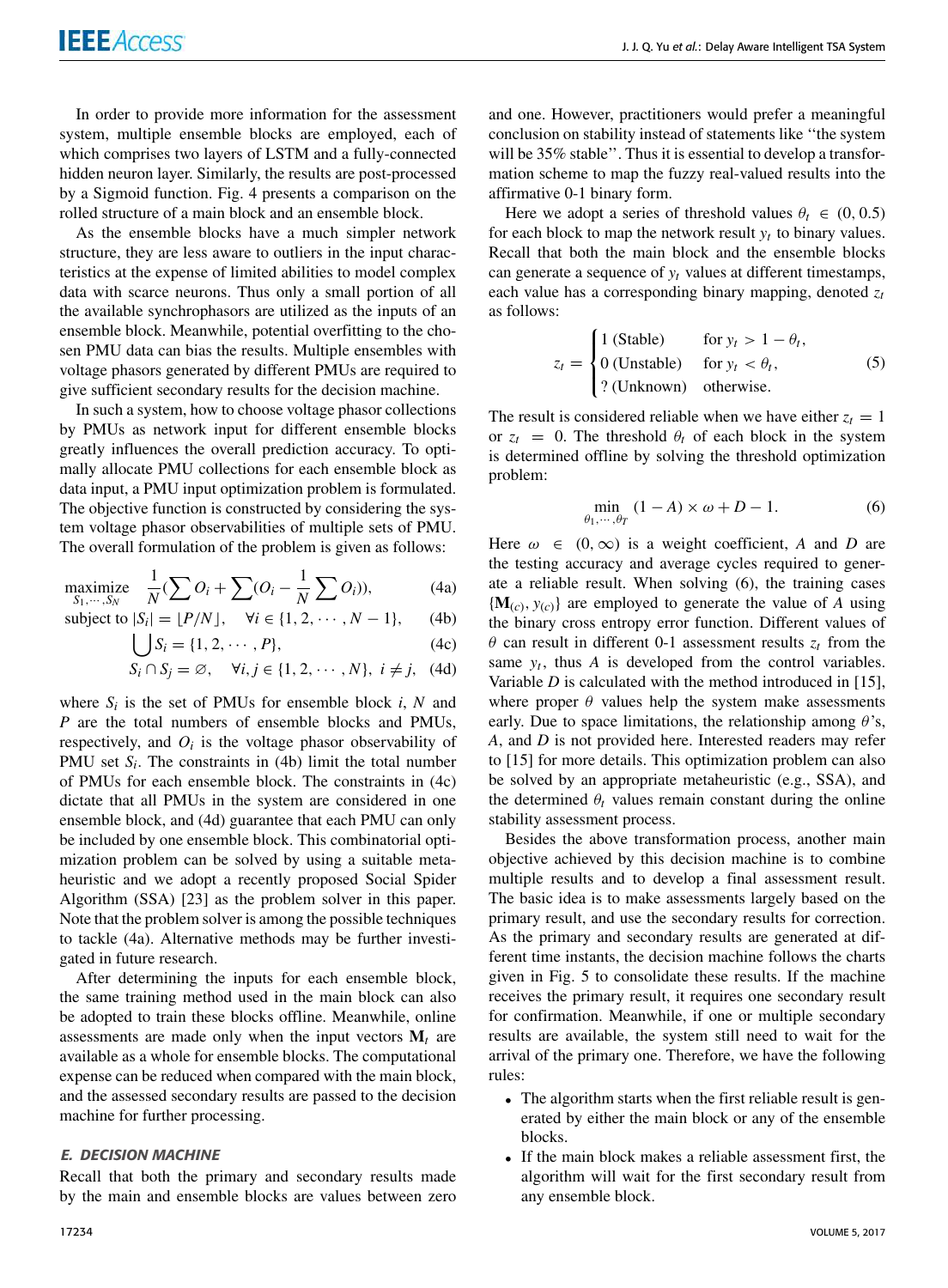- If the secondary result is identical to the primary one, the algorithm outputs the result. Otherwise, another secondary result is requested, and considered as the final assessment.
- If the first result is from an ensemble block, the algorithm will wait until the main block generates its assessment.
- If only one secondary result is made before the primary one, the algorithm compares them and makes a final assessment if they are identical. Otherwise, another secondary result is requested.
- If multiple secondary results are made before the primary one, the algorithm uses the more popular result as the final assessment.

They are summarized in Fig. 5. During this whole process, each block can only have one assessment at a time. New assessments from the same block overwrites the existing one.



**FIGURE 5.** Flow chart of generating final assessment result with the rule-based decision machine.

#### F. WORK FLOW OF THE INTELLIGENT SYSTEM

The complete work flow of our proposed system can be divided into two phases as shown in Fig. 6, namely, an offline training phase and an online assessment phase. Utilizing the power system model as well as pre-defined contingency cases, post-contingency system dynamics are calculated in an offline manner. The dynamics are later employed to train the main block and ensemble blocks of the assessment system. Meanwhile, the power system topology is considered to develop network inputs of each ensemble block. After training all blocks in the system, their respective threshold values are optimized using the same input data. The optimized values as well as the blocks are regarded as the trained ensemblebased intelligent system for the online TSA process.



**FIGURE 6.** Work flow of the proposed intelligent system.



**FIGURE 7.** Online assessment of the proposed intelligent system.

Fig. 7 depicts the online work flow of our proposed ensemble-based intelligent system for TSA. The assessment is triggered when any new synchrophasor reaches the central controller. The synchrophasor is placed in the respective position in the input matrix **M**. The system then checks if either the main block or any ensemble blocks can generate new results  $y_t$  with the incomplete input matrix **M**. If so, the generated results are mapped to binary values using preoptimized  $\theta_t$  values. The calculated  $z_t$  results are placed in the decision machine for final assessment generation. The system stops when the machine outputs an assessment stating either the system will or will not be stable in the future.

#### **IV. NUMERICAL STUDIES**

We evaluate the performance of the proposed intelligent system through dynamic simulation on the New England 10-machine system benchmark [28] comprising 39 buses,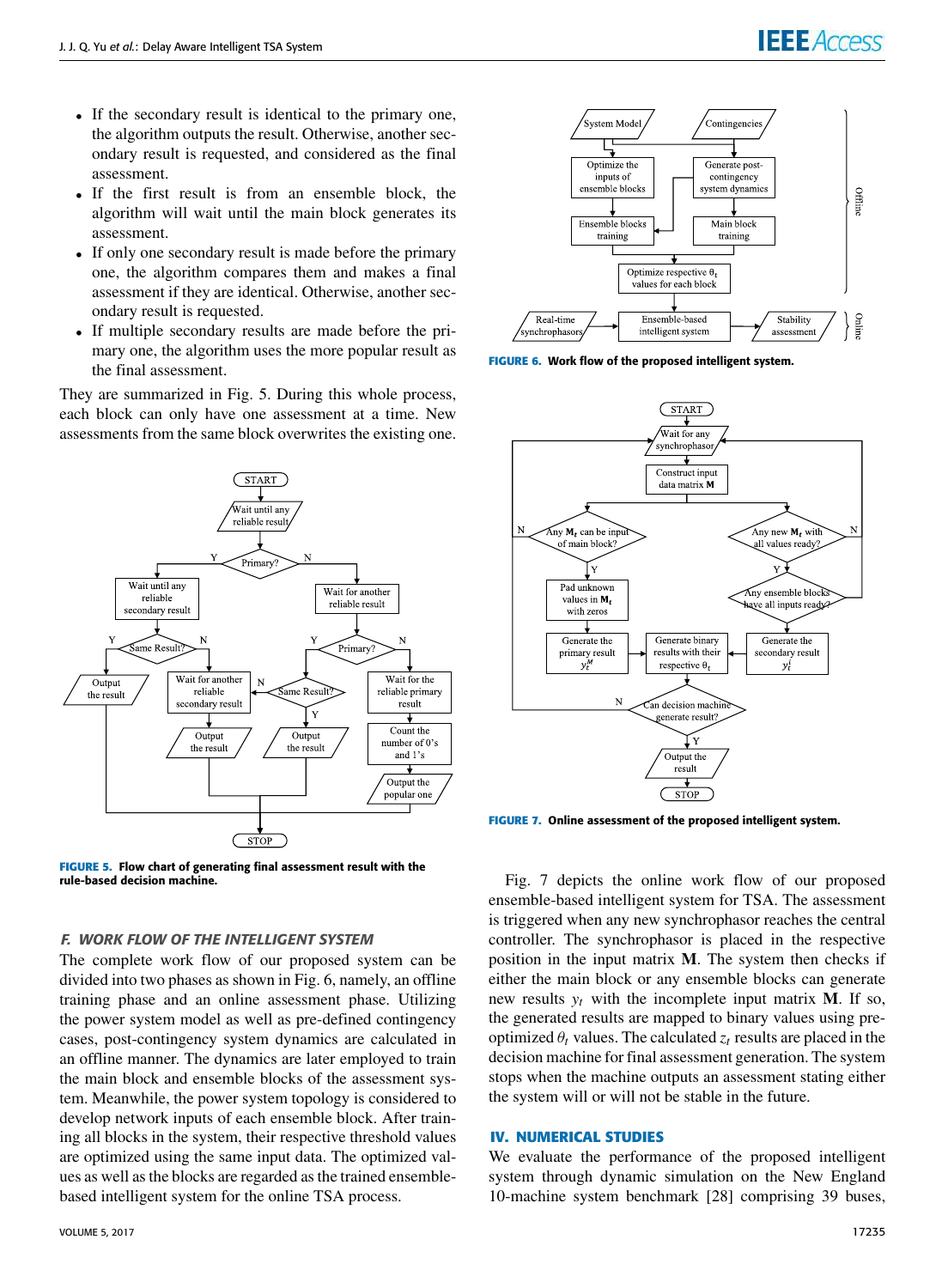10 synchronous generators, 34 transmission lines, and 12 transformers. It has 19 constant loads consuming a total 6097.1MW and 1408.9 MVAr. This system is an abstraction of an actual power system in New England [2]. Among all generators, G10 represents the aggregated generation from the rest of the eastern interconnection. All other generators are equipped with an IEEE Type-1 (IEEET1) exciter [29] and a WSCC Type G (BPA\_GG) governor with parameters taken from [2]. PMUs are assumed installed on all buses.

#### A. TRAINING AND TESTING PREPARATION

The collection of training and testing cases are generated by time-domain simulation of post-contingency system dynamics. These cases comprise the PMU measurements of voltage phasors of all buses in the system and their transient stability 0-1 classifications for selected *N* − 2 contingencies. The loss of any transmission lines or transformers is considered as an *N*−1 contingency. Then the loss of any remaining component is considered as an  $N-2$  contingency.

Furthermore, we consider four operating conditions in which the consumed power is set to 80%, 90%, 100%, and 110% of the nominal load level, respectively. A three-phase short-circuit fault is applied at either of the terminal buses of the removed components in  $N - 2$  contingencies with a fault clearance time of 0.2 seconds. As a result, 4058 transient contingency cases are created. All cases are simulated for ten seconds after the fault clearance, and are considered unstable if any generator is out of step. The time-domain post-contingency system simulation is performed with DIgSILENT PowerFactory [30], and all simulations are conducted on an Intel Core i7 CPU at 3.40 GHz clock speed.

The generated transient contingencies are randomly divided into a training set and a testing set. To comply with the 3:1 training/testing ratio [15], 3044 cases are used for training the system, while the remaining 1014 are employed to test the system performance. By adopting this configuration, one can easily tell if the system has over-fit, in which the performance on the training set is superior but that on the testing set is unsatisfactory.

Based on the observation result of [31], the transmission delay  $\Delta t_{p,t}$  is formulated as a shifted gamma distribution with  $k = 20$  and  $\theta = 2.0$ . Although this delay model can only approximate the general one-way delay over the transmission network, real world delay data can be applied to our proposed system and the performance gain shall not be influenced significantly.

All system parameters are listed in Table 1. Among these defined parameters, the number of ensemble blocks *N* are

**TABLE 1.** Simulation Parameters.

| <b>System Parameters</b> |     |             |        |       |     |  |  |
|--------------------------|-----|-------------|--------|-------|-----|--|--|
|                          | 0.5 |             | 3 to 7 | ω     | 100 |  |  |
| <b>SSA</b> Parameters    |     |             |        |       |     |  |  |
| pop                      | 30  | $max\_iter$ | 2000   | $r_a$ | 1.0 |  |  |
| $p_c$                    | 0.7 | $p_{m}$     |        |       |     |  |  |

set to five values, i.e., 3 to 7. This means that in the test, Problem (4a) is optimized five times and each optimization generates *N* blocks. As a result,  $3 + 4 + 5 + 6 + 7 = 25$ ensemble blocks are created to facilitate the generation of secondary results.

#### B. IMPACT OF DELAYED MEASUREMENTS

We first compare the proposed delay aware TSA mechanism, labeled by ''Delay aware TSA'' in the sequel, with conventional techniques in which the assessments are generated after receiving all measurements. For fair comparison, we employ the existing fastest TSA mechanism proposed in [15], labeled by ''Synchronous TSA (STSA)'', for performance assessment. The communication latency values for both mechanisms are identical, and STSA is carried out when the control center can calculate the complete system state. In addition, we further assume that STSA can generate assessments with information of the first post-contingency cycle, and the calculation is instantaneous.

The simulation results are presented in Table 2, where the better performing results are in bold. In this table, the assessment accuracy and response times for both mechanisms are presented. The response times for synchronous TSA in practice are always greater than the listed value, thus prepended with ''>'' signs. It can be concluded that delayed measurements have a significant impact on the TSA response time. On average, the proposed delay aware TSA can achieve around 1.7x speedup than state-of-the-art conventional TSA mechanism. In addition, thanks to all the block networks in delay aware TSA, the proposed mechanism generates correct assessments in all test cases, and can provide almost perfect accuracy in the training cases.

**TABLE 2.** Comparison of assessment accuracy and response time.

| Mechanism       | Response Time (ms) |             |        | Accuracy $(\% )$ |         |
|-----------------|--------------------|-------------|--------|------------------|---------|
|                 | Average            | <b>Best</b> | Worst  | Training         | Testing |
| Delay aware TSA | 48.0               | 35.4        | 79.9   | 99.8             | 100.0   |
| Synchronous TSA | >82.6              | > 58.9      | >141.3 | N/A              | 99.4    |

For completeness of performance assessment, we also measure the average training time for the proposed delay aware TSA. On average, the training time for the main block is 1341 seconds, and that for each of the ensemble blocks is 176.2 seconds. Therefore, the whole system can be trained within 5746 seconds sequentially. Moreover, as the training of different blocks are independently, it is simple and effective to train the networks paralleled. In such a case, the proposed system can adapt to significant changes in operating conditions in little time. Note that the training data already contains different operating conditions. So insignificant changes can be addressed using the same network without re-training.

#### C. ASSESSMENT ACCURACY AND RESPONSE TIME

As presented in Section IV-B, the proposed delay aware TSA can achieve a superior performance compared with conventional mechanisms. It is of interest to determine which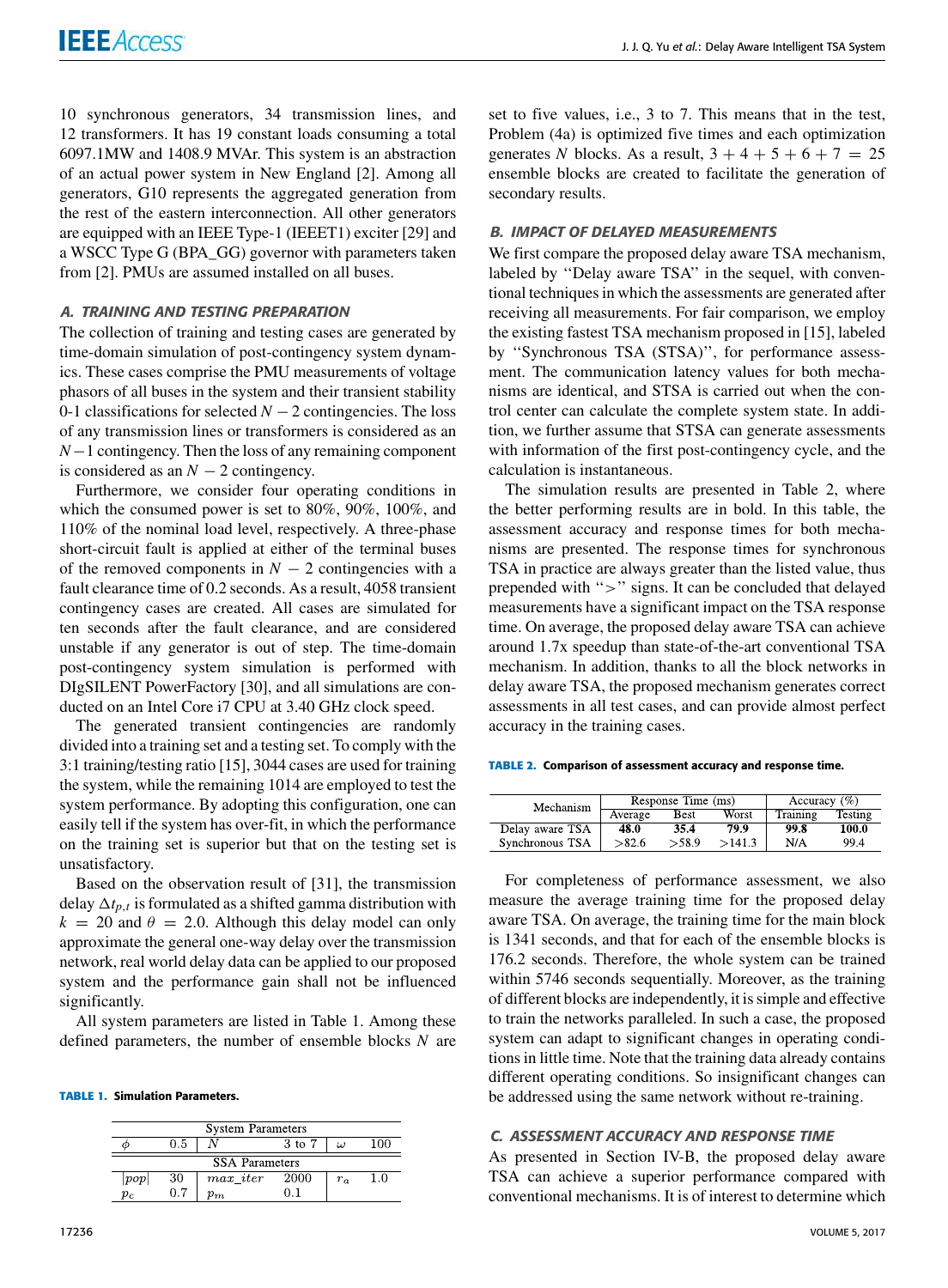component(s) of the mechanism contribute to the performance. In this test, we separate the delay aware TSA mechanisms into two sub-systems, composed of the main block and all ensemble blocks, respectively. For the ensemble blocks sub-system, final assessment is made when at least two ensembles generate identical secondary assessment results. In addition, we also investigate the impact of measurement inclusion parameter  $\phi$ .

The simulation results are compared in Table 3. It can be seen that neither main block nor ensemble blocks can generate perfect assessment results, but combining them together with the decision machine yields superior performance. In addition, the proposed mechanism can have a slightly shorter average response time than either of the subsystems. So we can conclude that the system performance is contributed to by all major components of the delay aware TSA, namely the main block, ensemble blocks, and the decision machine.

#### **TABLE 3.** Comparison of different variants of proposed delay aware TSA mechanism.

| Mechanism                | Response Time (ms) |             |       | Accuracy $(\% )$ |                |
|--------------------------|--------------------|-------------|-------|------------------|----------------|
|                          | Average            | <b>Best</b> | Worst | Training         | <b>Testing</b> |
| Delay aware TSA          | 48.0               | 35.4        | 79.9  | 99.8             | 100.0          |
| Main Block, $\phi = 0.5$ | 48.9               | 31.2        | 93.7  | 94.7             | 92.9           |
| Ensemble Blocks          | 49.5               | 36.6        | 79.3  | 99.5             | 98.4           |
| Main Block, $\phi = 1.0$ | 85.4               | 46.3        | 144.7 | 99.7             | 99.4           |
| Main Block, $\phi = 0.8$ | 70.9               | 41.5        | 104.3 | 98.0             | 97.5           |
| Main Block, $\phi = 0.6$ | 56.1               | 35.0        | 89.3  | 95.1             | 93.8           |
| Main Block, $\phi = 0.4$ | 45.7               | 27.9        | 65.7  | 91.9             | 92.4           |

In addition, it can be summarized that the parameter  $\phi$ plays an important role in balancing the trade-off between assessment accuracy and response time. While a larger  $\phi$ leads to more accurate assessments, a small  $\phi$  makes the system wait for less measurements, rendering a faster response speed.

The rates of assessments with respect to response time are depicted in Fig. 8 for a better understanding of the results. The figure depicts that the proposed delay aware TSA can generally develop most assessment in the shortest average response time. It can also be observed that while main block sub-system with  $\phi = 0.5$  can start making assessment earliest among all mechanisms, it suffers from random latency spikes



FIGURE 8. Rate of assessments with respect to response time. "DTSA" is the proposed delay aware TSA mechanism, ''M1.0'' is the main block sub-system with  $\phi = 1.0$ , "M0.5" is the main block sub-system with  $\phi = 0.5$ , and "EB" is the ensemble blocks sub-system.

in some test cases and has to wait for the delay measurements in these cases. Both conclusions accord with the results in Table 3, and demonstrate the superiority of the proposed mechanism.

#### D. TRANSIENT ASSESSMENT ON NOISY-DELAYED **MEASUREMENTS**

All previous simulation assumes that the PMU measurements, whenever they arrive at the central controller, can represent the system dynamic state accurately. However, in practice these measurements may be noisy. Therefore, additional numerical simulations are carried out to study the influence of noisy and delayed measurements on the proposed system for TSA.

According to IEEE Standard for Synchrophasor Data Transfer for Power Systems (C37.118.2-2011) [25], all PMUs complying with the standard shall generate system variable measurements with a total vector error less than 1%. Thus in this paper we follow the approach introduced in [17] to generate noisy test cases:

$$
\tilde{V} \angle \tilde{\theta}_V = V \angle \theta_V + \Delta V \angle \Delta \theta_V, \qquad (7)
$$

where  $\tilde{V} \angle \tilde{\theta}_V$  is the measured voltage phasor,  $V \angle \theta_V$  is the actual voltage phasor, and  $\Delta V / \Delta \theta_V$  is the noise phasor imposed, which satisfies a truncated complex normal distribution [17]. The newly generated test cases are employed to test the assessment performance of the proposed system trained using noiseless training cases.

The assessment result is summarized in Table 4 and Fig. 9. It can be observed from the comparison that data noise makes trivial influence on the assessment accuracy and response time. This is contributed by the outstanding classification ability of neural networks on noisy data [22], [26], and the introduction of multiple networks to form an ensemble [21].

**TABLE 4.** Comparison of noisy and noiseless data.

| Mechanism       | Response Time (ms) |             |       | Accuracy $(\% )$ |         |
|-----------------|--------------------|-------------|-------|------------------|---------|
|                 | Average            | <b>Best</b> | Worst | Training         | Testing |
| Delay aware TSA | 48.0               | 35.4        | 79.9  | 99.8             | 100.0   |
| Noisy Data      | 48.2               | 31.7        | 83.5  | 99.8             | 99.9    |



**FIGURE 9.** Performance of proposed intelligent system on making early assessments with noiseless and noisy data.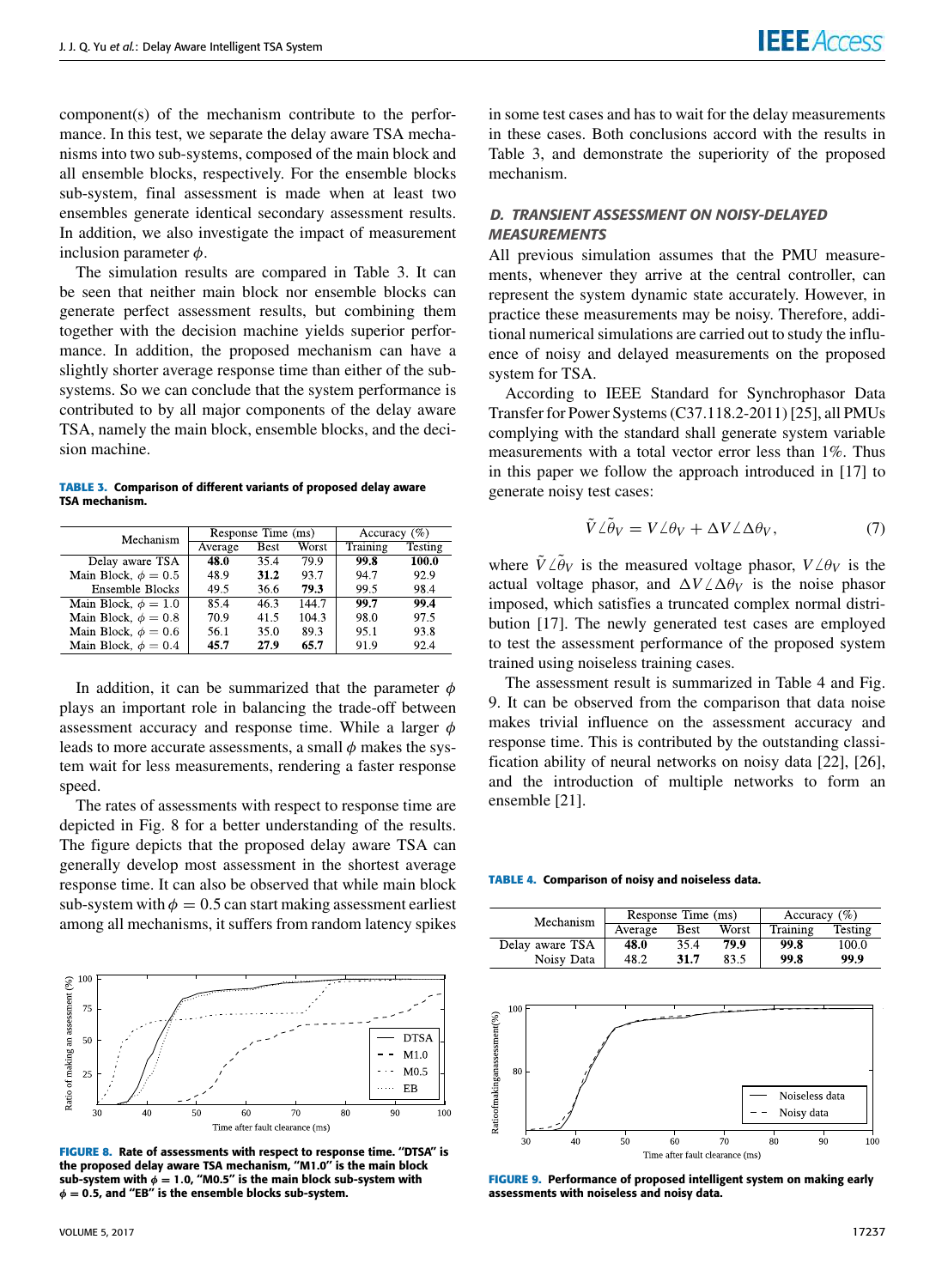#### **V. CONCLUSION**

In this paper, an intelligent system is proposed to address the data transmission delay in an online TSA process. This system is based on Long-short Term Memory (LSTM) ensemble neural network with strategically designed decision machine. In particular, one large LSTM network called main block and multiple small LSTM networks called ensemble blocks cooperate to provide a collection of transient assessments considering different input data for the decision machine to make a final TSA conclusion. Different from existing TSA work, the proposed system can adapt to the delayed PMU measurements and make reliable assessments at the earliest possible time to facilitate later control actions. Simulation results show that the developed system outperforms conventional TSA methodologies in terms of the average response time and maintains a perfect assessment accuracy. In addition, the simulation demonstrates that both the main block and ensemble blocks contribute to superior TSA performance. The proposed system is also tested with noisy system measurement data, and the result indicates that the system is robust with noisy data complying with the related IEEE standard.

The contributions of this paper are summarized as follows:

- We propose a delay aware transient stability assessment to address the impact of communication delay in the process of transient stability assessment. The delay is critical for fast response time, but has not been considered in the previous literature.
- We develop an LSTM ensemble-based intelligent system to handle the assessment problem with delayed and missing data caused by communication delay. The system can be further extended to more power system data-driven applications.
- We assess the system on a widely adopted testbed, and provide configuration guidelines to fully utilize its assessment capability. The simulation results demonstrate a significant improvement in system response time while maintaining a perfect accuracy.

Future efforts will focus on the availability of PMUs in the system. It is assumed that PMUs are installed on all available buses in the system, which may be practical due to the decreasing PMU prices. However it is still of interest to find the minimal number and locations of PMUs needed to fulfill the assessment task. Besides, different assessment predictors may contribute to a better average response time.

#### **REFERENCES**

- [1] P. Kundur et al., "Definition and classification of power system stability IEEE/CIGRE joint task force on stability terms and definitions,'' *IEEE Trans. Power Syst.*, vol. 19, no. 3, pp. 1387–1401, Aug. 2004.
- [2] P. Demetriou, M. Asprou, J. Quiros-Tortos, and E. Kyriakides, ''Dynamic IEEE test systems for transient analysis,'' *IEEE Syst. J.*, to be published. [Online]. Available: http://ieeexplore.ieee.org/document/7151773
- [3] J. C. Cepeda, J. L. Rueda, D. G. Colomé, and D. E. Echeverría, ''Realtime transient stability assessment based on centre-of-inertia estimation from phasor measurement unit records,'' *IET Generat., Transmiss. Distrib.*, vol. 8, no. 8, pp. 1363–1376, 2014.
- [4] R. Diao, V. Vittal, and N. Logic, "Design of a real-time security assessment tool for situational awareness enhancement in modern power systems,'' *IEEE Trans. Power Syst.*, vol. 25, no. 2, pp. 957–965, May 2010.
- [5] K. Sun, S. Likhate, V. Vittal, V. S. Kolluri, and S. Mandal, ''An online dynamic security assessment scheme using phasor measurements and decision trees,'' *IEEE Trans. Power Syst.*, vol. 22, no. 4, pp. 1935–1943, Nov. 2007.
- [6] Q. Gao and S. Rovnyak, ''Decision trees using synchronized phasor measurements for wide-area response-based control,'' *IEEE Trans. Power Syst.*, vol. 26, no. 2, pp. 855–861, May 2011.
- [7] C. W. Liu and J. Thorp, "Application of synchronised phasor measurements to real-time transient stability prediction,'' *IEE Proc.-Generat., Transmiss. Distrib.*, vol. 142, no. 4, pp. 355–360, Jul. 1995.
- [8] M. Pavella, D. Ernst, and D. Ruiz-Vega, *Transient Stability of Power Systems: A Unified Approach to Assessment and Control*. Boston, MA, USA: Springer, Oct. 2000.
- [9] L. Zhu, C. Lu, and Y. Sun, ''Time series shapelet classification based online short-term voltage stability assessment,'' *IEEE Trans. Power Syst.*, vol. 31, no. 2, pp. 1430–1439, Mar. 2016.
- [10] T. Guo and J. V. Milanovic, ''Probabilistic framework for assessing the accuracy of data mining tool for online prediction of transient stability,'' *IEEE Trans. Power Syst.*, vol. 29, no. 1, pp. 377–385, Jan. 2014.
- [11] F. Hashiesh, H. E. Mostafa, A.-R. Khatib, I. Helal, and M. M. Mansour, ''An intelligent wide area synchrophasor based system for predicting and mitigating transient instabilities,'' *IEEE Trans. Smart Grid*, vol. 3, no. 2, pp. 645–652, Jun. 2012.
- [12] T. Guo and J. V. Milanović, ''Online identification of power system dynamic signature using PMU measurements and data mining,'' *IEEE Trans. Power Syst.*, vol. 31, no. 3, pp. 1760–1768, May 2016.
- [13] I. Kamwa, S. R. Samantaray, and G. Joos, "On the accuracy versus transparency trade-off of data-mining models for fast-response PMU-based catastrophe predictors,'' *IEEE Trans. Smart Grid*, vol. 3, no. 1, pp. 152–161, Mar. 2012.
- [14] J. J. Q. Yu, D. J. Hill, A. Y. S. Lam, J. Gu, and V. O. K. Li, ''Intelligent time-adaptive transient stability assessment system,'' *IEEE Trans. Power Syst.*, to be published. [Online]. Available: http://ieeexplore.ieee. org/document/7932885
- [15] R. Zhang, Y. Xu, Z. Y. Dong, and K. P. Wong, "Post-disturbance transient stability assessment of power systems by a self-adaptive intelligent system,'' *IET Generat., Transmiss. Distrib.*, vol. 9, no. 3, pp. 296–305, 2015.
- [16] H. Zhang, ''Service disciplines for guaranteed performance service in packet-switching networks,'' *Proc. IEEE*, vol. 83, no. 10, pp. 1374–1396, Oct. 1995.
- [17] M. He, V. Vittal, and J. Zhang, "Online dynamic security assessment with missing pmu measurements: A data mining approach,'' *IEEE Trans. Power Syst.*, vol. 28, no. 2, pp. 1969–1977, May 2013.
- [18] P. Gao, M. Wang, S. G. Ghiocel, J. H. Chow, B. Fardanesh, and G. Stefopoulos, ''Missing data recovery by exploiting low-dimensionality in power system synchrophasor measurements,'' *IEEE Trans. Power Syst.*, vol. 31, no. 2, pp. 1006–1013, Mar. 2016.
- [19] F. Bai et al., "Measurement-based correlation approach for power system dynamic response estimation,'' *IET Generat., Transmiss. Distrib.*, vol. 9, no. 12, pp. 1474–1484, 2015.
- [20] S. Hochreiter and J. Schmidhuber, ''Long short-term memory,'' *Neural Comput*, vol. 9, no. 8, pp. 1735–1780, Nov. 1997.
- [21] L. K. Hansen and P. Salamon, ''Neural network ensembles,'' *IEEE Trans. Pattern Anal. Mach. Intell.*, vol. 12, no. 10, pp. 993–1001, Oct. 1990.
- [22] D. P. Kingma and J. Ba, "Adam: A method for stochastic optimization," in *Proc. 3rd Int. Conf. Learn. Represent.*, San Diego, CA, USA, Jul. 2015, pp. 1–9.
- [23] J. J. Q. Yu and V. O. K. Li, "A social spider algorithm for global optimization,'' *Appl. Soft Comput.*, vol. 30, pp. 614–627, May 2015.
- [24] P. Gupta and P. R. Kumar, ''The capacity of wireless networks,'' *IEEE Trans. Inf. Theory*, vol. 46, no. 2, pp. 388–404, Mar. 2000.
- [25] *IEEE Standard for Synchrophasor Data Transfer for Power Systems*, IEEE Standard C37.118.2-2011, Dec. 2011.
- [26] R. P. Lippmann, ''An introduction to computing with neural nets,'' *IEEE ASSP Mag.*, vol. 4, no. 2, pp. 4–22, Apr. 1987.
- [27] K. S. Narendra and K. Parthasarathy, ''Identification and control of dynamical systems using neural networks,'' *IEEE Trans. Neural Netw.*, vol. 1, no. 1, pp. 4–27, Mar. 1990.
- [28] A. Pai, *Energy Function Analysis for Power System Stability*. New York, NY, USA: Springer, 1989.